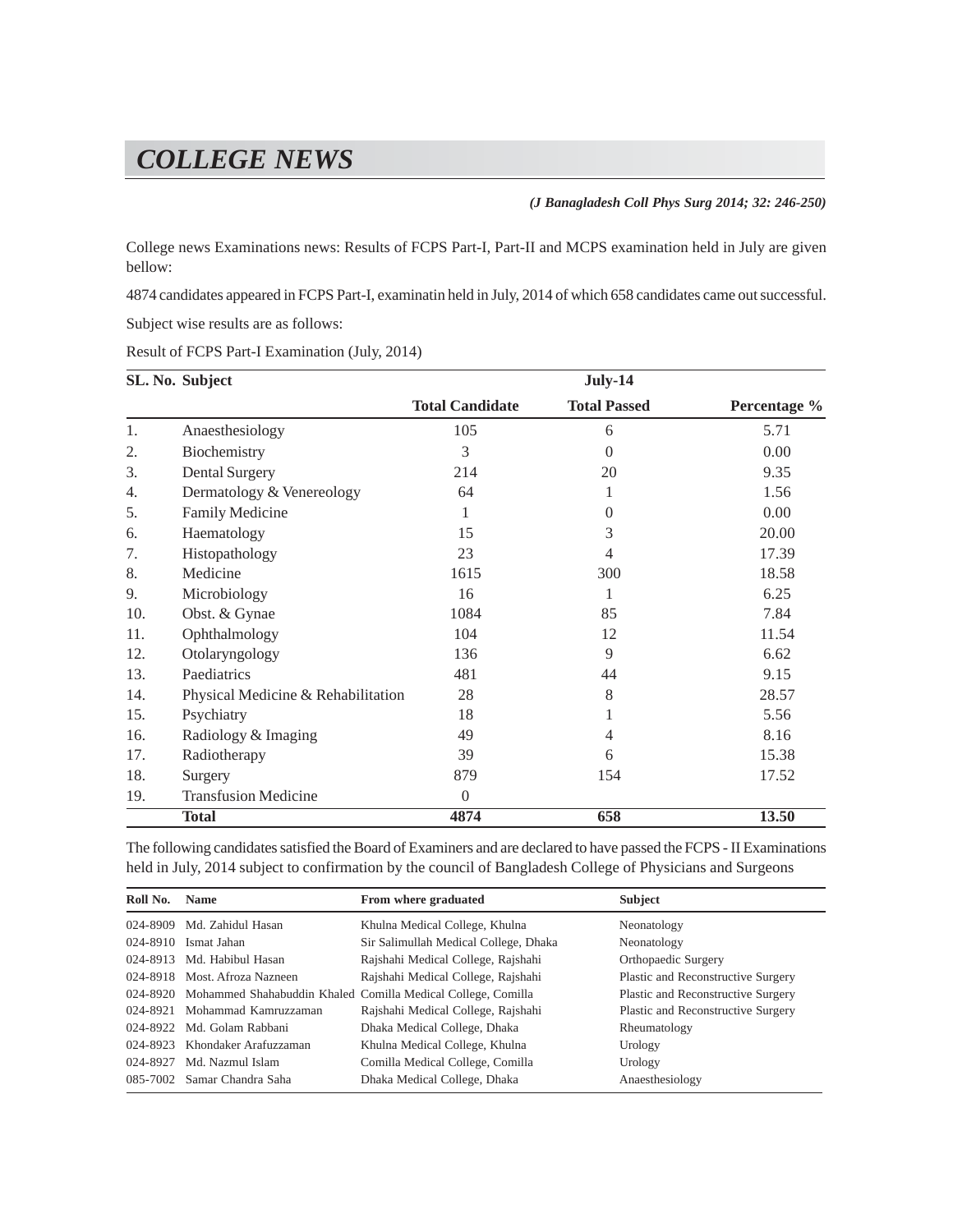| Roll No. | <b>Name</b>                                 | From where graduated                                    | <b>Subject</b>              |
|----------|---------------------------------------------|---------------------------------------------------------|-----------------------------|
| 085-7007 | Farhanaz Zainab                             | Chittagong Medical College, Chittagong                  | Anaesthesiology             |
| 085-7008 | Abdullah Masum                              | Khulna Medical College, Khulna                          | Anaesthesiology             |
| 085-7009 | Sharmin Mahbub                              | Sir Salimullah Medical College, Dhaka                   | Anaesthesiology             |
|          | 085-7012 Md. Kutub Uddin Khan               | Sher-E-Bangla Medical College, Barisal                  | Anaesthesiology             |
|          | 085-7022 Sarker Mahbub Ahmed                | University of Science & Technology<br>Chittagong (USTC) | Dermatology and Venereology |
|          | 085-7028 Md. Rezaul Islam                   | Dhaka Medical College, Dhaka                            | Dermatology and Venereology |
| 085-7029 | Anjana Chakraborty                          | Dhaka Medical College, Dhaka                            | Dermatology and Venereology |
|          | 085-7038 Ayesha Akter                       | Comilla Medical College, Comilla                        | Dermatology and Venereology |
| 085-7039 | Imranul Hasan Murad                         | Chittagong Medical College, Chittagong                  | Dermatology and Venereology |
|          | 085-7048 Rozina Afroz                       | Sir Salimullah Medical College, Dhaka                   | Dermatology and Venereology |
|          | 085-7055 Shahela Nazneen                    | Sir Salimullah Medical College, Dhaka                   | Haematology                 |
|          | 085-7106 Md. Kalim Ullah                    | Sir Salimullah Medical College, Dhaka                   | Medicine                    |
|          | 085-7197 Muhammad Mostafizur Rahman         | Rangpur Medical College, Rangpur                        | Medicine                    |
|          | 085-7220 Razaul Karim                       | MAG Osmani Medical College, Sylhet                      | Medicine                    |
|          | 085-7226 Nusrat Jahan                       | Dhaka Medical College, Dhaka                            | Medicine                    |
|          | 085-7246 Sharmin Ahmed                      | Rangpur Medical College, Rangpur                        | Medicine                    |
|          | 085-7248 Tufayel Ahmed Chowdhury            | Faridpur Medical College, Faridpur                      | Medicine                    |
| 085-7257 | <b>Tarek Shams</b>                          | Chittagong Medical College, Chittagong                  | Medicine                    |
| 085-7261 | Muhammad Shahidullah                        | MAG Osmani Medical College, Sylhet                      | Medicine                    |
| 085-7266 | Abu Shahid Mohammad Rezaul Karim            | Dhaka Medical College, Dhaka                            | Medicine                    |
|          | 085-7269 Debasish Kumar Ghosh               | Dhaka Medical College, Dhaka                            | Medicine                    |
|          | 085-7275 Chandra Shekhar Bala               | Khulna Medical College, Khulna                          | Medicine                    |
|          | 085-7311 Mohammad Majharul Haque            | Dhaka Medical College, Dhaka                            | Medicine                    |
|          | 085-7323 Md. Mahfuj-Ul-Anwar                | Rajshahi Medical College, Rajshahi                      | Medicine                    |
|          | 085-7327 Md. Uzzwal Mallik                  | Sher-E-Bangla Medical College, Barisal                  | Medicine                    |
| 085-7328 | Subrata Podder                              | Dhaka Medical College, Dhaka                            | Medicine                    |
| 085-7331 | Rafiqul Hasan                               | Dhaka Medical College, Dhaka                            | Medicine                    |
|          | 085-7371 Sk. Abdullah Al Mamun              | Rajshahi Medical College, Rajshahi                      | Medicine                    |
| 085-7389 | <b>Richmond Ronald Gomes</b>                | Dhaka Medical College, Dhaka                            | Medicine                    |
| 085-7442 | Md. Tauhidul Islam                          | Mymensingh Medical College, Mymensingh                  | Medicine                    |
|          | 085-7444 Hossain Muhammad Mustafijur Rahman | Dhaka Medical College, Dhaka                            | Medicine                    |
| 085-7454 | Syed Mohammad Shaifuddin                    | Sir Salimullah Medical College, Dhaka                   | Medicine                    |
|          | 085-7474 Abu Saif Mohammad Lutful Kabir     | Chittagong Medical College, Chittagong                  | Medicine                    |
|          | 085-7503 K. M. Ahasan Ahmed                 | Sir Salimullah Medical College, Dhaka                   | Medicine                    |
|          | 085-7535 A.K.M. Shafiqul Islam              | Dhaka Medical College, Dhaka                            | Medicine                    |
| 085-7636 | Suchitra Saha                               | Sir Salimullah Medical College, Dhaka                   | Obst and Gynae              |
| 085-7641 | Rupasree Biswas                             | MAG Osmani Medical College, Sylhet                      | Obst and Gynae              |
|          | 085-7661 Farhana Rahman                     | Mymensingh Medical College, Mymensingh                  | Obst and Gynae              |
| 085-7670 | Mst. Sultana Naznin                         | Rangpur Medical College, Rangpur                        | Obst and Gynae              |
| 085-7680 | Rahima Khatun                               | MAG Osmani Medical College, Sylhet                      | Obst and Gynae              |
| 085-7699 | Foujia Sharmin                              | Sir Salimullah Medical College, Dhaka                   | Obst and Gynae              |
| 085-7709 | Zohra Liza                                  | Chittagong Medical College, Chittagong                  | Obst and Gynae              |
| 085-7727 | Nasrin Hasan                                | Jahurul Islam Medical College, Bajitpur                 | Obst and Gynae              |
| 085-7739 | Fahmida Monir                               | Chittagong Medical College, Chittagong                  | Obst and Gynae              |
| 085-7745 | Asma Rahman                                 | Dhaka Medical College, Dhaka                            | Obst and Gynae              |
| 085-7770 | Merina Jahan                                | Sher-E-Bangla Medical College, Barisal                  | Obst and Gynae              |
| 085-7779 | Minara Sikder                               | Faridpur Medical College, Faridpur                      | Obst and Gynae              |
| 085-7796 | Moumita Tripura Mumu                        | Dhaka Medical College, Dhaka                            | Obst and Gynae              |
| 085-7801 | Shahana Ahmed                               | Rajshahi Medical College, Rajshahi                      | Obst and Gynae              |
| 085-7809 | Rogina Amin                                 | Sir Salimullah Medical College, Dhaka                   | Obst and Gynae              |
| 085-7822 | Sadia Mahfiza Khanam                        | Mymensingh Medical College, Mymensingh                  | Obst and Gynae              |
| 085-7825 | Rabeya Begum Sumee                          | Sir Salimullah Medical College, Dhaka                   | Obst and Gynae              |
| 085-7829 | Naima Sharmin Hoque                         | Comilla Medical College, Comilla                        | Obst and Gynae              |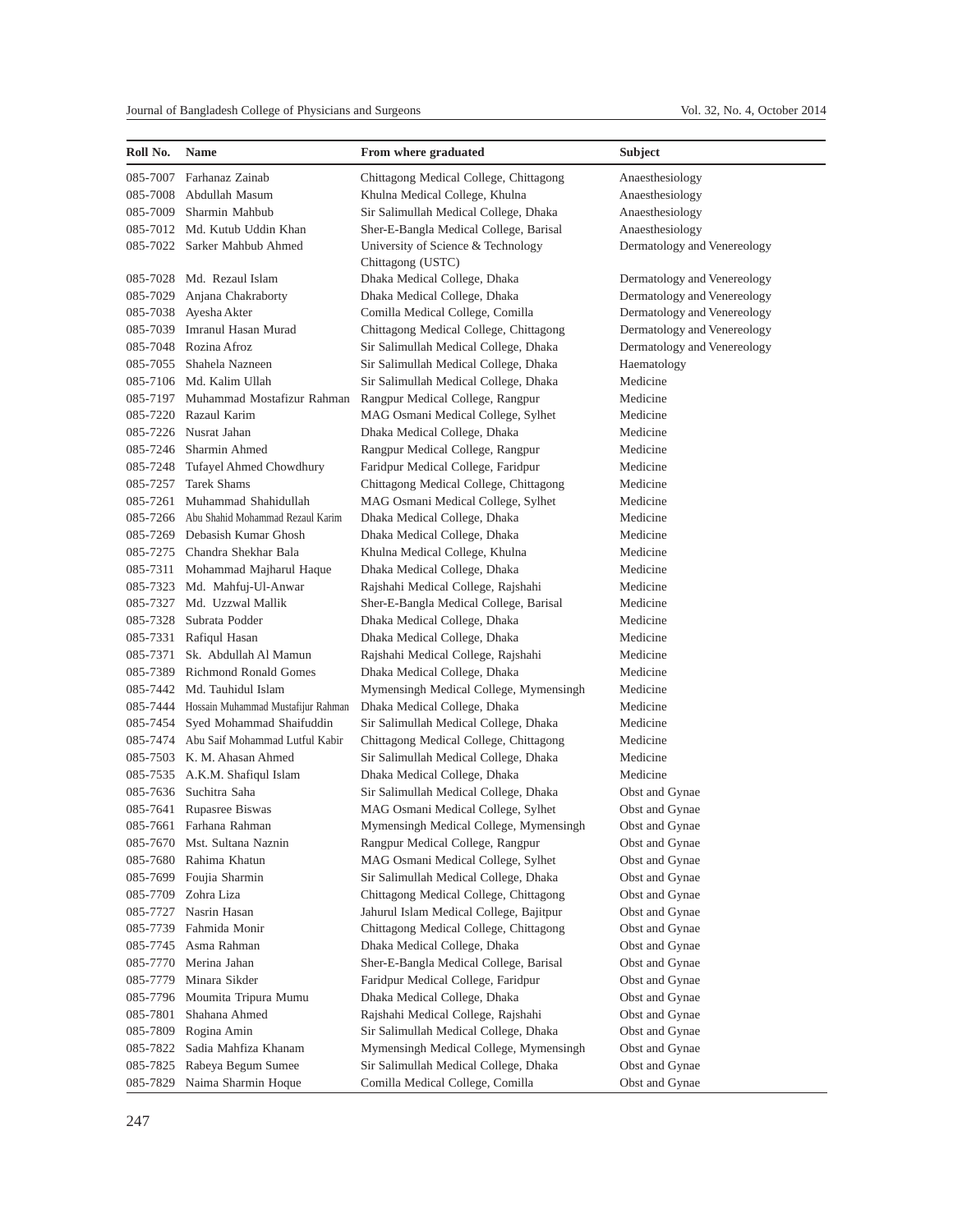| Roll No. | <b>Name</b>                           | From where graduated                             | Subject                                   |
|----------|---------------------------------------|--------------------------------------------------|-------------------------------------------|
|          | 085-7857 Kamrun Nahar Rani            | Sir Salimullah Medical College, Dhaka            | Obst and Gynae                            |
| 085-7869 | Anonya Talukder                       | Mymensingh Medical College, Mymensingh           | Obst and Gynae                            |
|          | 085-7883 Mst. Shumsun Nahar           | Shaheed Ziaur Rahman Medical College, Bogra      | Obst and Gynae                            |
|          | 085-7884 Raihana Shawgat              | Sir Salimullah Medical College, Dhaka            | Obst and Gynae                            |
|          | 085-7887 Sumia Ahmed Tazri            | Dhaka Medical College, Dhaka                     | Obst and Gynae                            |
|          | 085-7897 Gopa Kundu                   | Dhaka Medical College, Dhaka                     | Obst and Gynae                            |
| 085-7910 | Sarmin Ferdous                        | Mymensingh Medical College, Mymensingh           | Obst and Gynae                            |
|          | 085-7924 Farhana Jahan                | Dhaka Medical College, Dhaka                     | Obst and Gynae                            |
|          | 085-7925 Husne Har Hasi               | Sir Salimullah Medical College, Dhaka            | Obst and Gynae                            |
|          | 085-7932 Sharmin Hossain              | Shaheed Suhrawardy Medical College, Dhaka        | Obst and Gynae                            |
|          | 085-7942 Faria Rashid                 | Armed Forces Medical College, Dhaka              | Obst and Gynae                            |
|          | 085-7945 Moshammat Fatima Akter       | MAG Osmani Medical College, Sylhet               | Obst and Gynae                            |
|          | 085-7949 Sonali Rani Mustofi          | Rangpur Medical College, Rangpur                 | Obst and Gynae                            |
| 085-7952 | Sayeeda Pervin                        | Sir Salimullah Medical College, Dhaka            | Obst and Gynae                            |
| 085-7957 | Sabrina Kadir                         | Sir Salimullah Medical College, Dhaka            | Obst and Gynae                            |
|          | 085-7958 Sumaiya Akter                | Comilla Medical College, Comilla                 | Obst and Gynae                            |
|          | 085-7996 Farhana Shabnam              | Dhaka Medical College, Dhaka                     | Obst and Gynae                            |
| 085-8003 | Sharmin Abbasi                        | Ibrahim Medical College, Dhaka                   | Obst and Gynae                            |
|          | 085-8030 Zakia Sultana                | Rangpur Medical College, Rangpur                 | Obst and Gynae                            |
|          | 085-8040 Tanzina Jahan                | Chittagong Medical College, Chittagong           | Obst and Gynae                            |
|          | 085-8044 Jannatul Ferdous             | Rajshahi Medical College, Rajshahi               |                                           |
|          | 085-8053 Esmat Jahan                  |                                                  | Obst and Gynae                            |
|          |                                       | Dhaka Medical College, Dhaka                     | Obst and Gynae                            |
|          | 085-8070 Mujtahid Mohammad Hossain    | MAG Osmani Medical College, Sylhet               | Ophthalmology                             |
|          | 085-8075 Mahmooda Rahman              | Fatima Jinnah Medical College, Lahore, Pakistan. | Ophthalmology                             |
|          | 085-8082 Sidratul Muntaha Naznin      | Rajshahi Medical College, Rajshahi               | Ophthalmology                             |
| 085-8087 | Shah Md. Rajibul Islam                | Chittagong Medical College, Chittagong           | Ophthalmology                             |
|          | 085-8093 Farzana Ali                  | Khulna Medical College, Khulna                   | Ophthalmology                             |
|          | 085-8104 Munshi Ahmed Hossain         | Rajshahi Medical College, Rajshahi               | Oral and Maxillofacial Surgery            |
|          | 085-8107 Hasan Tareq Bin Noor         | Pioneer Dental College, Dhaka                    | Oral and Maxillofacial Surgery            |
|          | 085-8109 Md. Shahjahan Ali            | Dhaka Dental College, Dhaka                      | Oral and Maxillofacial Surgery            |
| 085-8111 | A. T. M. Tarifuzzaman Rubel           | Dhaka Dental College, Dhaka                      | Oral and Maxillofacial Surgery            |
| 085-8113 | Sajid Hasan                           | Pioneer Dental College, Dhaka                    | Oral and Maxillofacial Surgery            |
|          | 085-8125 Nabila Anwar                 | City Dental College, Dhaka                       | Orthodontics and Dentofacial Orthopaedics |
|          | 085-8139 Sheikh Masud                 | Dinajpur Medical College, Dinajpur               | Otolaryngology                            |
|          | 085-8145 Md. Khorsed Alam             | Rangpur Medical College, Rangpur                 | Otolaryngology                            |
|          | 085-8148 Md. Mahmudul Hasan Khan      | Dhaka Medical College, Dhaka                     | Otolaryngology                            |
|          | 085-8195 A N M Shahidul Islam Bhuiyan | Chittagong Medical College, Chittagong           | Paediatrics                               |
|          | 085-8216 Sorroare Hosen               | Mymensingh Medical College, Mymensingh           | Paediatrics                               |
|          | 085-8230 Mohammad Ala Uddin           | MAG Osmani Medical College, Sylhet               | Paediatrics                               |
| 085-8242 | Md. Ashiqur Rahman                    | Dhaka Medical College, Dhaka                     | Paediatrics                               |
| 085-8248 | Tahmina Jahan Chowdhury               | Rangpur Medical College, Rangpur                 | Paediatrics                               |
| 085-8249 | Md Mahmudul Hasan                     | Dhaka Medical College, Dhaka                     | Paediatrics                               |
| 085-8259 | Amrita Lal Halder                     | Sher-E-Bangla Medical College, Barisal           | Paediatrics                               |
| 085-8266 | Noor-A-Sabah Liza                     | Sir Salimullah Medical College, Dhaka            | Paediatrics                               |
| 085-8289 | Sumitra Mazumder                      | Mymensingh Medical College, Mymensingh           | Paediatrics                               |
| 085-8324 | Mushtab Shira Mousumi                 | Dhaka Medical College, Dhaka                     | Paediatrics                               |
| 085-8350 | Fahmida Islam                         | Chittagong Medical College, Chittagong           | Paediatrics                               |
| 085-8355 | Tarannum Khondaker                    | Z.H. Sikder Women's Medical College, Dhaka       | Paediatrics                               |
| 085-8358 | Dipa Saha                             | Armed Forces Medical College, Dhaka              | Paediatrics                               |
| 085-8362 | Rozina Akhter                         | Z.H. Sikder Women's Medical College, Dhaka       | Paediatrics                               |
| 085-8377 | Sanjida Pervin                        | Rangpur Medical College, Rangpur                 | Physical Medicine & Rehabilitation        |
| 085-8381 | Naima Siddiquee                       | Sir Salimullah Medical College, Dhaka            | Physical Medicine & Rehabilitation        |
| 085-8382 | Moinuddin Hossain Khan                | MAG Osmani Medical College, Sylhet               | Physical Medicine & Rehabilitation        |
| 085-8383 | Mohammad Moin Uddin                   | Chittagong Medical College, Chittagong           | Physical Medicine & Rehabilitation        |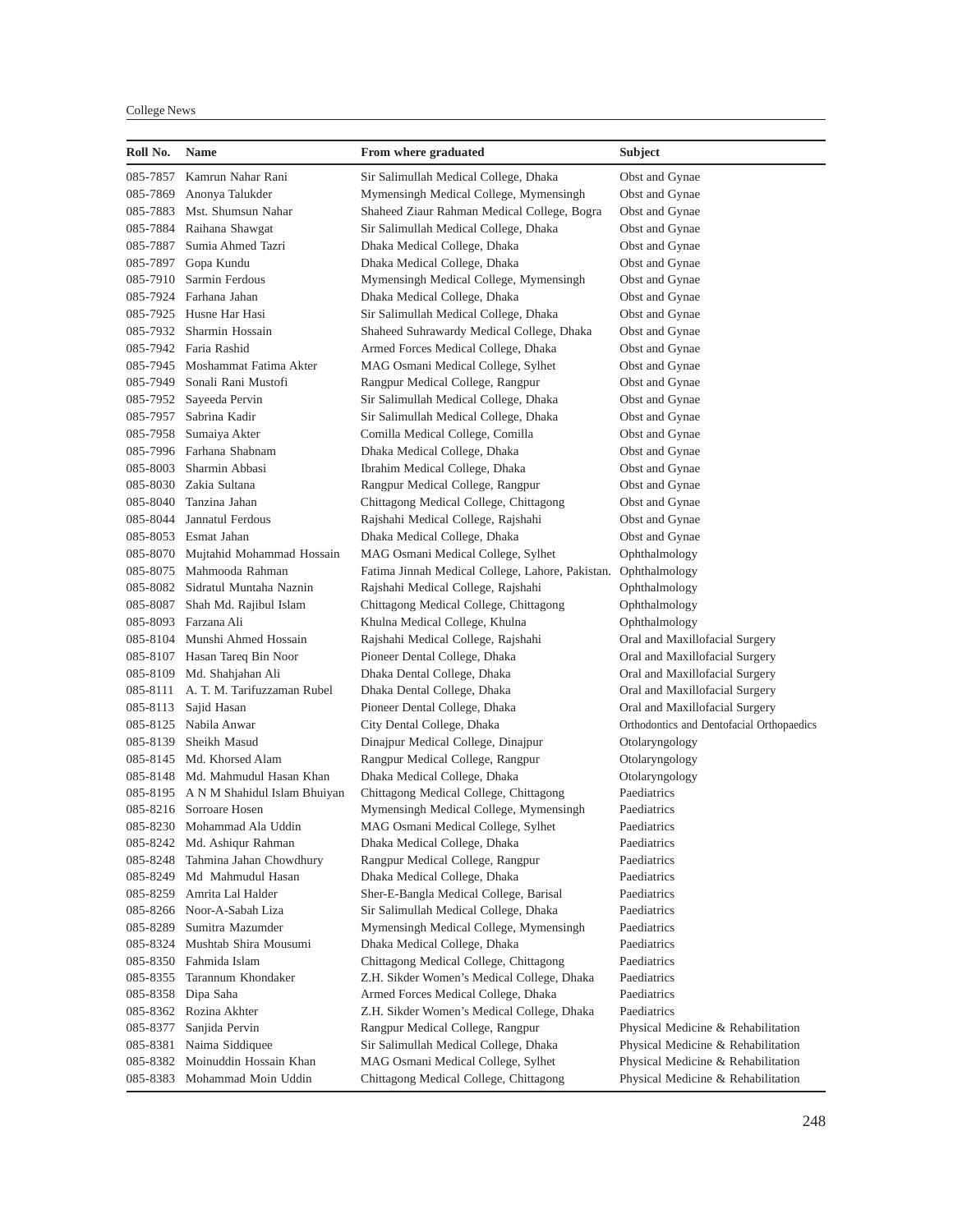| Roll No. | Name                                  | From where graduated                                               | Subject             |
|----------|---------------------------------------|--------------------------------------------------------------------|---------------------|
| 085-8385 | <b>Towhid Tofail</b>                  | Sapporo Dental College, Dhaka                                      | Prosthodontics      |
| 085-8388 | Aeysha Suddika                        | Sapporo Dental College, Dhaka                                      | Prosthodontics      |
| 085-8390 | Mohammad Farid Uddin Ahmed            | Sher-E-Bangla Medical College, Barisal                             | Psychiatry          |
| 085-8391 | Nasim Jahan                           | Z.H. Sikder Women's Medical College, Dhaka                         | Psychiatry          |
| 085-8392 | Md. Masud Rana Sarker                 | Chittagong Medical College, Chittagong                             | Psychiatry          |
| 085-8401 | Mohammed Mominul Hoque Sarker         | Sher-E-Bangla Medical College, Barisal                             | Radiology & Imaging |
| 085-8445 | Mohammad Khaleduzzaman Khan           | Sher-E-Bangla Medical College, Barisal                             | Surgery             |
| 085-8452 | Abu Sayed Mollah                      | Faridpur Medical College, Faridpur                                 | Surgery             |
| 085-8486 | Muhammad Mofazzal Hossain             | Mymensingh Medical College, Mymensingh                             | Surgery             |
| 085-8516 | Md Kabirul Hassan                     | Dhaka Medical College, Dhaka                                       | Surgery             |
| 085-8518 | Md Kamruzzaman                        | Khulna Medical College, Khulna                                     | Surgery             |
| 085-8531 | Mohammad Jasim Uddin                  | Comilla Medical College, Comilla                                   | Surgery             |
| 085-8544 | Mayin Uddin Mahmud                    | Chittagong Medical College, Chittagong                             | Surgery             |
| 085-8554 | Mohammad Haroon Or-Rashid             | Dhaka Medical College, Dhaka                                       | Surgery             |
| 085-8563 | Mohammad Saiful Malek                 | Mymensingh Medical College, Mymensingh                             | Surgery             |
| 085-8565 | Mahbub Hasan                          | Dhaka Medical College, Dhaka                                       | Surgery             |
| 085-8567 | Md Nazrul Islam                       | MAG Osmani Medical College, Sylhet                                 | Surgery             |
| 085-8580 | Md. Naheduzzaman                      | Dinajpur Medical College, Dinajpur                                 | Surgery             |
| 085-8581 | Mohammad Sajjad Hossain               | Chittagong Medical College, Chittagong                             | Surgery             |
| 085-8585 | Prodip Kumar Karmakar                 | Rangpur Medical College, Rangpur                                   | Surgery             |
| 085-8587 | Mohammad Abdul Quadir                 | Chittagong Medical College, Chittagong                             | Surgery             |
| 085-8588 | Md. Showkat Ali                       | Sir Salimullah Medical College, Dhaka                              | Surgery             |
| 085-8591 | Kazi Nasid Naznin                     | Chittagong Medical College, Chittagong                             | Surgery             |
| 085-8608 | Ali Nafisa                            | Rajshahi Medical College, Rajshahi                                 | Surgery             |
| 085-8616 | Tapan Kumar Mondal                    | Sher-E-Bangla Medical College, Barisal                             | Surgery             |
| 085-8617 | Md. Abdur Rahim                       | Sher-E-Bangla Medical College, Barisal                             | Surgery             |
| 085-8622 | Muhammad Faridul Haque                | Sher-E-Bangla Medical College, Barisal                             | Surgery             |
| 085-8626 | Mohammad Ashfaqur Rahman              | Mymensingh Medical College, Mymensingh                             | Surgery             |
| 085-8633 | Md. Ariful Alam Suman                 | Rangpur Medical College, Rangpur                                   | Surgery             |
| 085-8637 |                                       | Sheikh Mohammad Zakirullah Rasha Bangladesh Medical College, Dhaka | Surgery             |
| 085-8647 | Muhammad Harun-Ar-Rashid              | Sir Salimullah Medical College, Dhaka                              | Surgery             |
| 085-8654 | Mohammad Alamgir                      | Comilla Medical College, Comilla                                   | Surgery             |
| 085-8659 | Kazi Israt Jahan                      | MAG Osmani Medical College, Sylhet                                 | Surgery             |
| 085-8669 | Sayera Banu Sheuly                    | Rajshahi Medical College, Rajshahi                                 | Surgery             |
| 085-8671 | Nadia Farzana Islam                   | Chittagong Medical College, Chittagong                             | Surgery             |
| 085-8679 | Mohammed Akhter Hasib Dewan           | Rajshahi Medical College, Rajshahi                                 | Surgery             |
| 085-8682 | Ruhina Alam                           | Dhaka Medical College, Dhaka                                       | Surgery             |
| 085-8689 | Most. Bilkis Fatema                   | Rajshahi Medical College, Rajshahi                                 | Surgery             |
| 085-8692 | Mohammed Shafayet Ullah               | MAG Osmani Medical College, Sylhet                                 | Surgery             |
| 085-8701 | Md. Shahid-Ul-Islam Khan              | Dhaka Medical College, Dhaka                                       | Surgery             |
|          | 085-8702 Abdullah Md. Abu Ayub Ansary | Mymensingh Medical College, Mymensingh                             | Surgery             |
|          | 085-8712 A. N. M. Jane Alam           | Sir Salimullah Medical College, Dhaka                              | Surgery             |
| 085-8713 | Masrur Akbar Khan                     | Chittagong Medical College, Chittagong                             | Surgery             |
|          | 085-8720 Mohammad Mashiur Rahman      | Rajshahi Medical College, Rajshahi                                 | Surgery             |

The following candidates satisfied the Board of Examiners and are declared to have passed the MCPS Examinations held in July, 2014 subject to confirmation by the council of Bangladesh College of Physicians and Surgeons

| Roll No. | <b>Name</b>                     | From where graduated                   | <b>Subject</b>              |
|----------|---------------------------------|----------------------------------------|-----------------------------|
|          | 085-9007 Shamim Ara Begum       | Comilla Medical College, Comilla       | Anaesthesiology             |
|          | 085-9017 Md. Golam Robbani      | Sir Salimullah Medical College, Dhaka  | <b>Clinical Pathology</b>   |
|          | 085-9025 Md. Raihan - Ul Arefin | Chittagong Medical College, Chittagong | Dental Surgery              |
|          | 085-9027 Md. Emdadul Haque      | Rajshahi Medical College, Rajshahi     | Dental Surgery              |
|          | 085-9032 Tahmina Akter          | Ibrahim Medical College, Dhaka         | Dermatology and Venereology |
|          | 085-9041 Raqib Uddin Ahmed      | Rajshahi Medical College, Rajshahi     | Dermatology and Venereology |